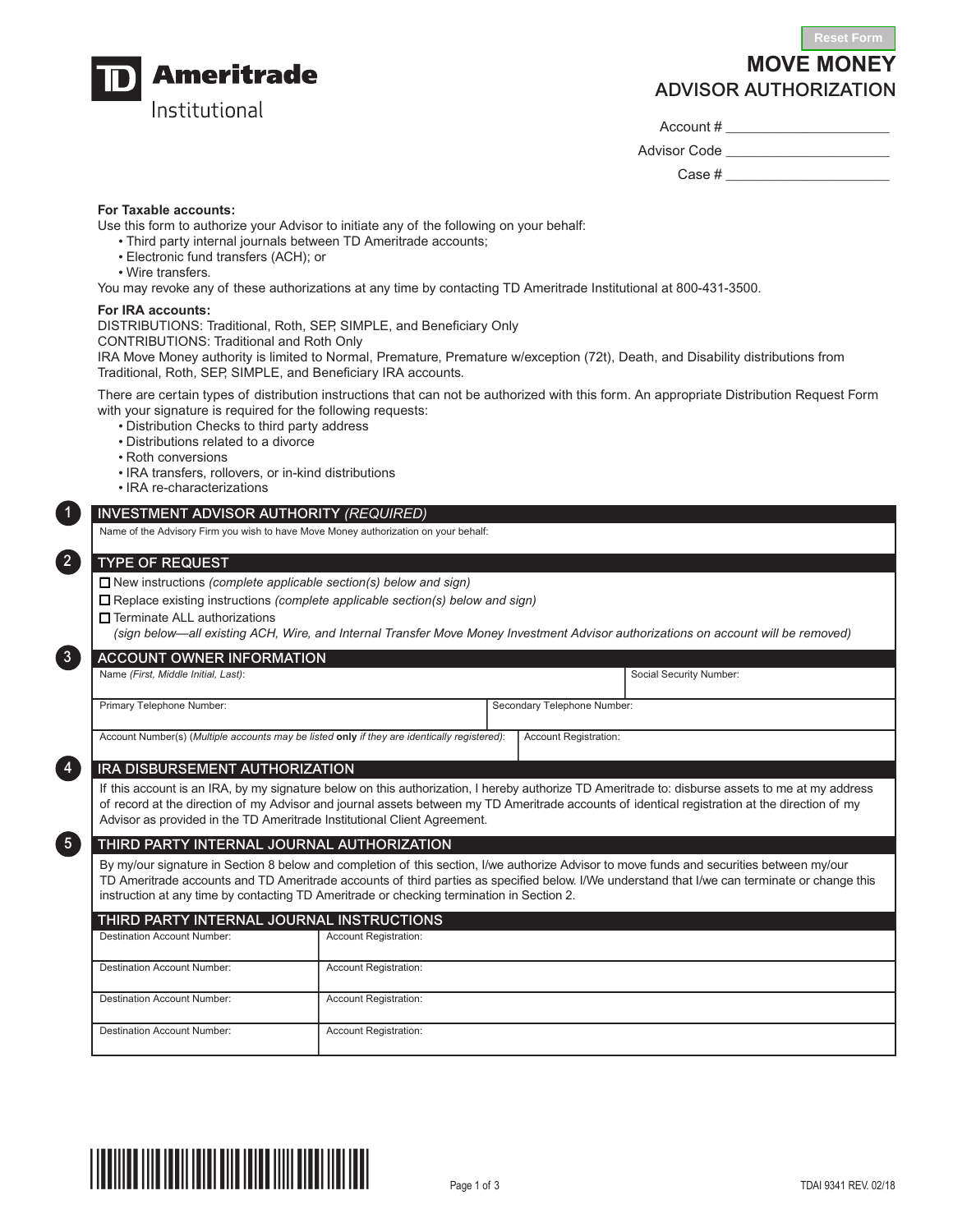| ELECTRONIC FUNDS MOVEMENT (ACH)                                                                                                                                                                                                                                                                                                                                                                                                                                                                                                                                                                                                                                                                                                                                                                                                                                                                                                                                                                                                                                                                                                                                                                                                                                                                               |                             |  |  |  |  |                                                                                                                 |  |                             |
|---------------------------------------------------------------------------------------------------------------------------------------------------------------------------------------------------------------------------------------------------------------------------------------------------------------------------------------------------------------------------------------------------------------------------------------------------------------------------------------------------------------------------------------------------------------------------------------------------------------------------------------------------------------------------------------------------------------------------------------------------------------------------------------------------------------------------------------------------------------------------------------------------------------------------------------------------------------------------------------------------------------------------------------------------------------------------------------------------------------------------------------------------------------------------------------------------------------------------------------------------------------------------------------------------------------|-----------------------------|--|--|--|--|-----------------------------------------------------------------------------------------------------------------|--|-----------------------------|
| Complete this section and sign in Section 8 below if you wish to grant your Advisor standing authorization to initiate electronic funds transactions<br>(ACH) between your TD Ameritrade accounts and accounts at another financial institution specified by you on your behalf from time to time.<br>Note: third party requests may require phone verification. IRA ACH contributions limited to Traditional and Roth IRA accounts only.<br>By my/our signature in Section 8 below and completing this Section 6, I/we authorize Advisor to initiate electronic funds transactions (ACH)<br>from time to time between my/our TD Ameritrade account(s) and the accounts specified below. I/We understand that I/we can terminate<br>or change this instruction at any time by contacting TD Ameritrade or checking termination in Section 2. By completing this section, I/we<br>acknowledge and agree to the terms of the ACH Transaction Client Agreement located in the TD Ameritrade Institutional Client Agreement.<br>FINANCIAL INSTITUTION ACCOUNT INFORMATION<br>Authorize ACH Direction (Select one or both): □ TD Ameritrade to Bank<br>Bank to TD Ameritrade<br>Select one: $\Box$ Checking<br>$\Box$ Savings                                                                                      |                             |  |  |  |  |                                                                                                                 |  |                             |
|                                                                                                                                                                                                                                                                                                                                                                                                                                                                                                                                                                                                                                                                                                                                                                                                                                                                                                                                                                                                                                                                                                                                                                                                                                                                                                               |                             |  |  |  |  | <b>Bank Name:</b>                                                                                               |  | ABA (Routing) Number:       |
|                                                                                                                                                                                                                                                                                                                                                                                                                                                                                                                                                                                                                                                                                                                                                                                                                                                                                                                                                                                                                                                                                                                                                                                                                                                                                                               |                             |  |  |  |  | Bank City/State:                                                                                                |  | Bank Phone Number:          |
|                                                                                                                                                                                                                                                                                                                                                                                                                                                                                                                                                                                                                                                                                                                                                                                                                                                                                                                                                                                                                                                                                                                                                                                                                                                                                                               |                             |  |  |  |  | Name on Bank Account (list name as it appears at Bank and if name contains initials, please provide full name): |  | <b>Bank Account Number:</b> |
|                                                                                                                                                                                                                                                                                                                                                                                                                                                                                                                                                                                                                                                                                                                                                                                                                                                                                                                                                                                                                                                                                                                                                                                                                                                                                                               |                             |  |  |  |  | Please attach voided check.                                                                                     |  |                             |
| <b>ADDITIONAL BANK (OPTIONAL)</b>                                                                                                                                                                                                                                                                                                                                                                                                                                                                                                                                                                                                                                                                                                                                                                                                                                                                                                                                                                                                                                                                                                                                                                                                                                                                             |                             |  |  |  |  |                                                                                                                 |  |                             |
| Authorize ACH Direction (Select one or both): □ TD Ameritrade to Bank □ Bank to TD Ameritrade                                                                                                                                                                                                                                                                                                                                                                                                                                                                                                                                                                                                                                                                                                                                                                                                                                                                                                                                                                                                                                                                                                                                                                                                                 |                             |  |  |  |  |                                                                                                                 |  |                             |
| Select one: □ Checking<br>$\Box$ Savings                                                                                                                                                                                                                                                                                                                                                                                                                                                                                                                                                                                                                                                                                                                                                                                                                                                                                                                                                                                                                                                                                                                                                                                                                                                                      |                             |  |  |  |  |                                                                                                                 |  |                             |
| <b>Bank Name:</b>                                                                                                                                                                                                                                                                                                                                                                                                                                                                                                                                                                                                                                                                                                                                                                                                                                                                                                                                                                                                                                                                                                                                                                                                                                                                                             | ABA (Routing) Number:       |  |  |  |  |                                                                                                                 |  |                             |
| Bank City/State:                                                                                                                                                                                                                                                                                                                                                                                                                                                                                                                                                                                                                                                                                                                                                                                                                                                                                                                                                                                                                                                                                                                                                                                                                                                                                              | <b>Bank Phone Number:</b>   |  |  |  |  |                                                                                                                 |  |                             |
| Name on Bank Account (list name as it appears at Bank and if name contains initials, please provide full name):                                                                                                                                                                                                                                                                                                                                                                                                                                                                                                                                                                                                                                                                                                                                                                                                                                                                                                                                                                                                                                                                                                                                                                                               | <b>Bank Account Number:</b> |  |  |  |  |                                                                                                                 |  |                             |
|                                                                                                                                                                                                                                                                                                                                                                                                                                                                                                                                                                                                                                                                                                                                                                                                                                                                                                                                                                                                                                                                                                                                                                                                                                                                                                               |                             |  |  |  |  |                                                                                                                 |  |                             |
|                                                                                                                                                                                                                                                                                                                                                                                                                                                                                                                                                                                                                                                                                                                                                                                                                                                                                                                                                                                                                                                                                                                                                                                                                                                                                                               |                             |  |  |  |  |                                                                                                                 |  |                             |
| Please attach voided check.<br><b>WIRE TRANSFERS</b>                                                                                                                                                                                                                                                                                                                                                                                                                                                                                                                                                                                                                                                                                                                                                                                                                                                                                                                                                                                                                                                                                                                                                                                                                                                          |                             |  |  |  |  |                                                                                                                 |  |                             |
| Complete this section and sign in Section 8 if you wish to grant your Advisor standing authorization to transfer funds from your TD Ameritrade<br>account to other financial institutions by wire. Note: certain wires may be subject to Federal Reserve Board Regulation E, which requires the<br>disclosure of certain transaction related fees and information. By completing this section and signing in Section 8, you authorize your Advisor<br>to receive wire disclosures on your behalf and (when applicable) exercise your right to cancel a wire. If you wish to receive disclosures and<br>exercise right to cancel wires yourself, contact TD Ameritrade Institutional. Note: Third party requests may require phone verification.<br>By my/our signature in Section 8 below and completing this section, I/we authorize my/our Advisor to transfer funds by wire from time to time<br>between my/our TD Ameritrade account(s) and the other financial institutions designated by me/us in WIRE INFORMATION below. I/We<br>understand that: (i) I/we can terminate or change this instruction at any time by contacting TD Ameritrade or checking termination in Section 2<br>and (ii) TD Ameritrade may refuse to act upon an instruction it cannot verify as accurate and authorized by me/us. |                             |  |  |  |  |                                                                                                                 |  |                             |
|                                                                                                                                                                                                                                                                                                                                                                                                                                                                                                                                                                                                                                                                                                                                                                                                                                                                                                                                                                                                                                                                                                                                                                                                                                                                                                               |                             |  |  |  |  |                                                                                                                 |  |                             |
| <b>WIRE INFORMATION</b>                                                                                                                                                                                                                                                                                                                                                                                                                                                                                                                                                                                                                                                                                                                                                                                                                                                                                                                                                                                                                                                                                                                                                                                                                                                                                       |                             |  |  |  |  |                                                                                                                 |  |                             |
| <b>DOMESTIC WIRE INFORMATION</b><br>Bank Name:                                                                                                                                                                                                                                                                                                                                                                                                                                                                                                                                                                                                                                                                                                                                                                                                                                                                                                                                                                                                                                                                                                                                                                                                                                                                |                             |  |  |  |  |                                                                                                                 |  |                             |
|                                                                                                                                                                                                                                                                                                                                                                                                                                                                                                                                                                                                                                                                                                                                                                                                                                                                                                                                                                                                                                                                                                                                                                                                                                                                                                               |                             |  |  |  |  |                                                                                                                 |  |                             |
| Bank City/State:                                                                                                                                                                                                                                                                                                                                                                                                                                                                                                                                                                                                                                                                                                                                                                                                                                                                                                                                                                                                                                                                                                                                                                                                                                                                                              | Bank Telephone #:           |  |  |  |  |                                                                                                                 |  |                             |
| ABA/Routing #:                                                                                                                                                                                                                                                                                                                                                                                                                                                                                                                                                                                                                                                                                                                                                                                                                                                                                                                                                                                                                                                                                                                                                                                                                                                                                                | Bank Account #:             |  |  |  |  |                                                                                                                 |  |                             |
| Name on Bank Account (list name as it appears at Bank and if name contains initials, please provide full name):                                                                                                                                                                                                                                                                                                                                                                                                                                                                                                                                                                                                                                                                                                                                                                                                                                                                                                                                                                                                                                                                                                                                                                                               |                             |  |  |  |  |                                                                                                                 |  |                             |
| Please provide the following information if this request is for an escrow/mortgage or brokerage account:                                                                                                                                                                                                                                                                                                                                                                                                                                                                                                                                                                                                                                                                                                                                                                                                                                                                                                                                                                                                                                                                                                                                                                                                      |                             |  |  |  |  |                                                                                                                 |  |                             |
| For Further Credit to Name (if name contains initials, please provide full name):                                                                                                                                                                                                                                                                                                                                                                                                                                                                                                                                                                                                                                                                                                                                                                                                                                                                                                                                                                                                                                                                                                                                                                                                                             |                             |  |  |  |  |                                                                                                                 |  |                             |
| For Further Credit to:                                                                                                                                                                                                                                                                                                                                                                                                                                                                                                                                                                                                                                                                                                                                                                                                                                                                                                                                                                                                                                                                                                                                                                                                                                                                                        |                             |  |  |  |  |                                                                                                                 |  |                             |
| OPTIONAL: Intermediary Bank (Please verify this information with the bank above if applicable)                                                                                                                                                                                                                                                                                                                                                                                                                                                                                                                                                                                                                                                                                                                                                                                                                                                                                                                                                                                                                                                                                                                                                                                                                | Brokerage Account #         |  |  |  |  |                                                                                                                 |  |                             |